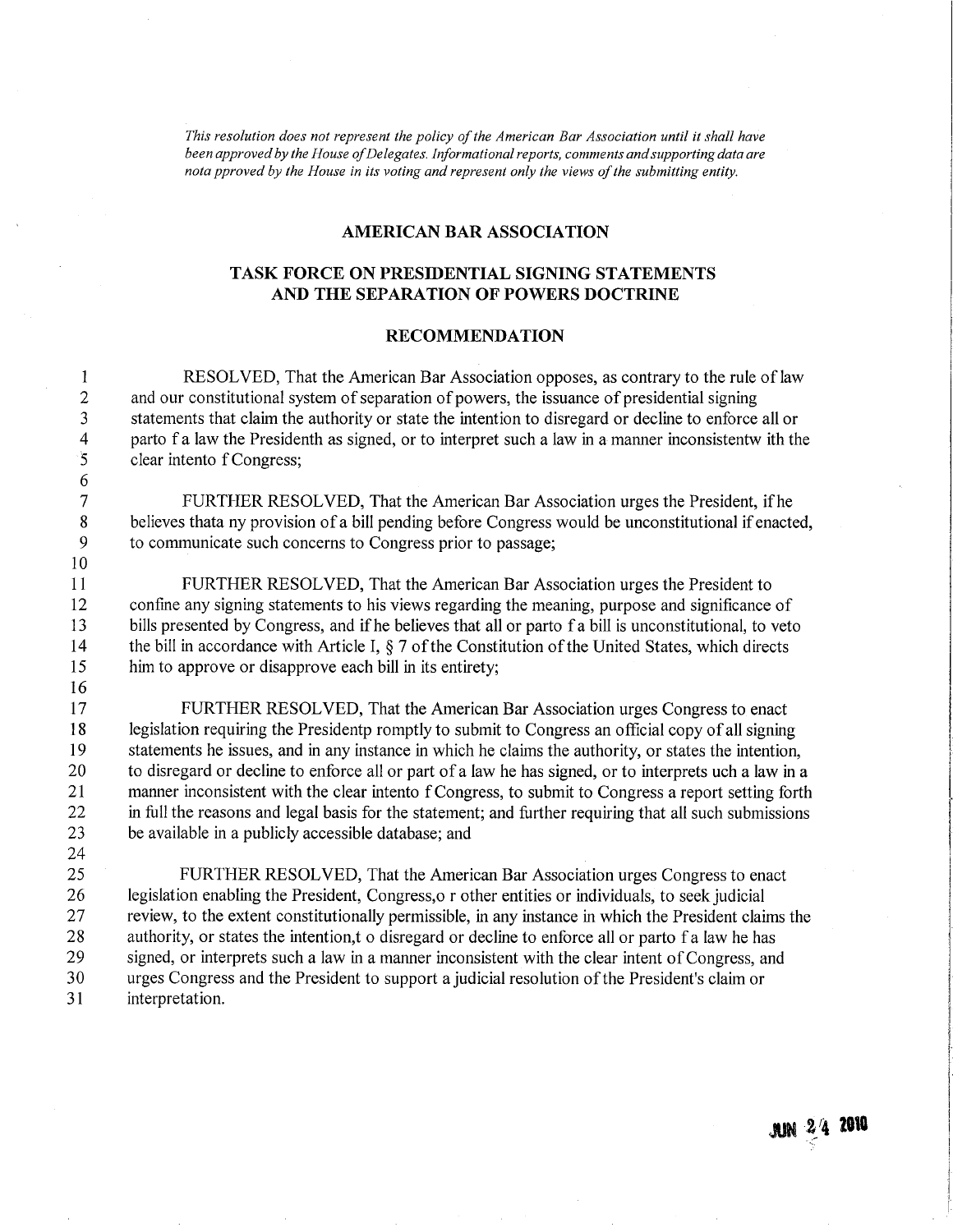### REPORT

The preservation of liberty requires that the three great departments of power should be separate and distinct. - James Madison, FederalistP apers, No. 47.

### I. INTRODUCTION

On April 30, 2006, Charlie Savage, a respected veteran reporter for the Boston Globe, wrote a lengthy article on the use of presidential "signing statements" in which he reported that "PresidentB ush has quietly claimed the authority to disobey more than 750 laws enacted since he took office, asserting thath e has the power to set aside any statute passed by Congress when it conflicts with his interpretation of the Constitution."! Savage wrote:

Legal scholars say the scope and aggression of Bush's assertions thath e can bypass laws represent a concerted effort to expand his power at the expense of Congress, upsetting the balance between the branches of government. The Constitution is clear in assigning to Congress the power to write the laws and to the president a duty "to take care thatt he laws be faithfully executed." Bush, however, has repeatedly declared thath e does notn eed to "execute" a law he believes is unconstitutionaL.

 $Id$ . The Savage articles created a major national controversy, with the use  $-$  and, as some charged, the abuse - of signing statements drawing both severe critics and staunch defenders, with dozens of newspaper editorials<sup>2</sup> and op-ed pieces published.

Senator Arlen Specter (R-PA), the Chairman of the Senate Judiciary Committee, charged that congressional legislation "doesn't amountt o anything if the presidentc an say, 'My constitutional authority supersedes the statute.' And I think we've got to lay down the gauntlet

<sup>&</sup>lt;sup>1</sup> See Charlie Savage, B ush Challenges Hundreds of Laws, BOSTON GLOBE, April 30, 2006, at http://www.boston.com/news/nation/Washington/articles/2006/04/3 O/bush challenges hundreds of laws/.

<sup>&</sup>lt;sup>2</sup> See, e.g., Veto? Who Needs a Veto?, Editorial, NEW YORK TIMES, May 5, 2006 at http://www.nytimes.com/2006/05/05/opinion/05 fri1.html?th&emc=th; A White House power grab, Editorial, SAN FRANCISCO CHRONICLE, June 12,2006, at http://sfgate.com/cgi-bin/article.cgi?file=/chronicle/archive/2006/06/12/EDGMSJB0EJ1.DTL; Signing statements an abuse of power, Editorial, ASBURY PARK PRESS, June 6, 2006, at http://www.app.com/apps/pbcs.dll/article?AID=/20060606/OPINION/606060313/1032.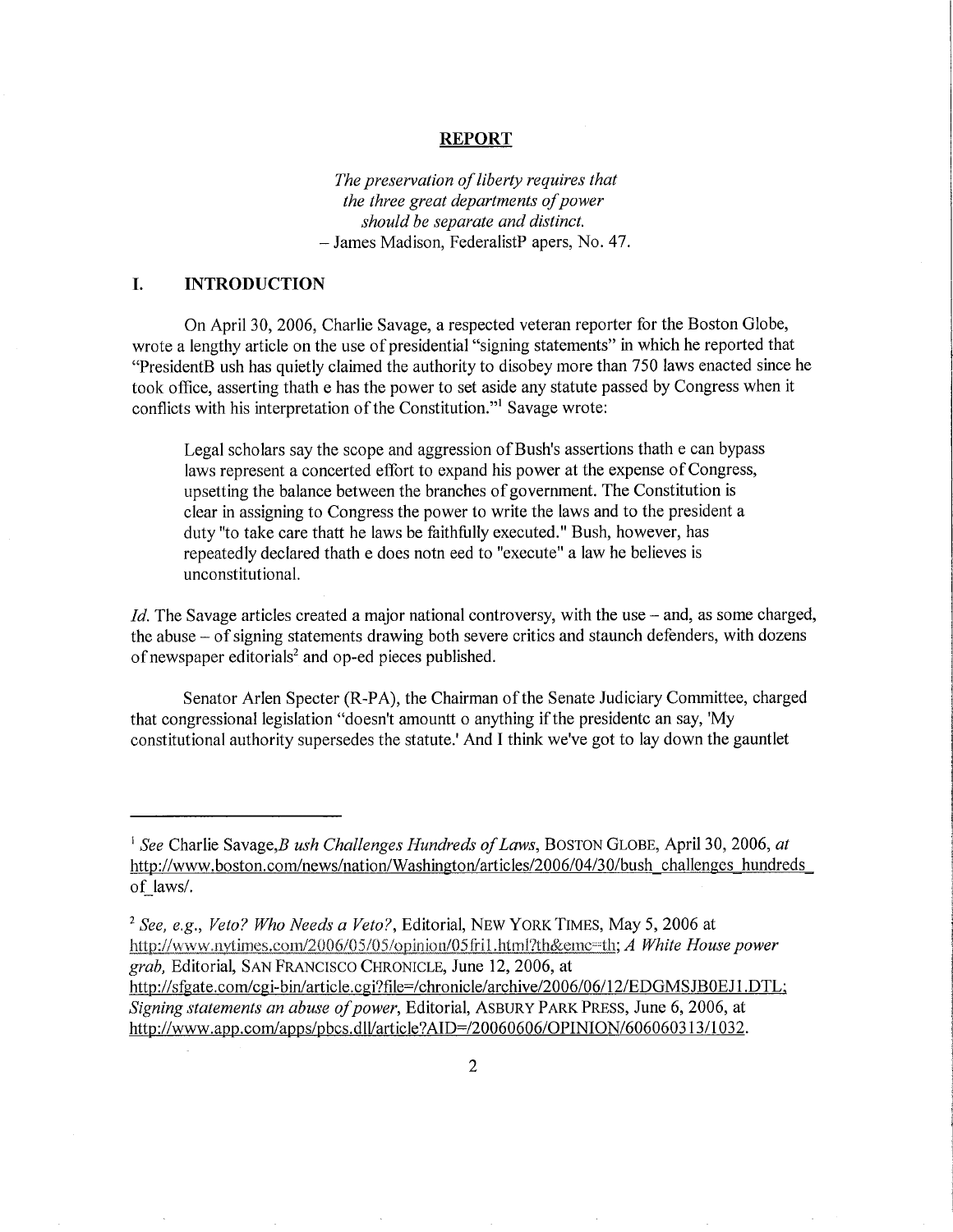and challenge him on it"<sup>3</sup> He denounced the President's use of signing statements as "a very blatant encroachment" on Congress's power to legislate.<sup>4</sup>

At a June 27,2006 Senate Judiciary Committee hearing on "Presidential Signing Statements,"<sup>5</sup> Senator Patrick Leahy (D-VT), the Ranking Member, stated:

We are at a pivotal momenti n our Nation's history, where Americans are faced with a President who makes sweeping claims for almost unchecked Executive power. One of the mostt roubling aspects of such claims is the President's unprecedented use of signing statements. Historically, these statements have served as public announcements containing comments from the President, on the enactment of laws.B ut this Administration has taken what was otherwise a press release and transformed it into a proclamation stating which parts of the law the President will follow and which parts he will simply ignore.

Senator Leahy called the broad use of signing statements "a grave threat to our constitutional system of checks and balances."<sup>6</sup>

In light of the importance of these issues, A BA President Michael S. Greco appointed an ABA Task Force on Presidential Signing Statements and the Separation of Powers Doctrine to "examine the changing role of presidential signing statements, in which U.S. presidents articulate their views of provisions in newly enacted laws, attaching statements to the new legislation before forwarding it to the Federal Register" and to "consider whether such statements conflictw ith express statutory language or congressional intent."<sup>7</sup>

<sup>4</sup> See Charlie Savage, S enators Renew Call for Hearings on Signing Statements, BOSTON GLOBE, June 16, 2006, at

http://www.boston.com/news/nation/washington/articles/2006/06116/senators renew call for he arings on signing statements/.

<sup>5</sup> The statements of all witnesses att he Senate Judiciary Committee hearing on "Presidential" Signing Statements," including Task Force members Bruce Fein and Professor Charles Ogletree, can be accessed at: http://judiciary.senate.gov/hearing.cfm?id=1969.

<sup>6</sup> See Statement of Senator Patrick Leahy, R anking Member, Judiciary Committee Hearing on Presidential Signing Statements, June 27,2006, at http://judiciary.senate.gov/member statement.cfm?id=1969&wit id=2629

7 See ABA News Release, "ABA to Examine Constitutional, Legal Issues of Presidential Signing Statements" at: http://www.abanews.org/releases/news060506.html

<sup>&</sup>lt;sup>3</sup> See Andy Sullivan, Specter to grill officials on Bush ignoring laws," REUTERS, June 21, 2006, http://www.washingtonpost.com/wp-dyn/content/article/2006/06/21/AR2006062101594.html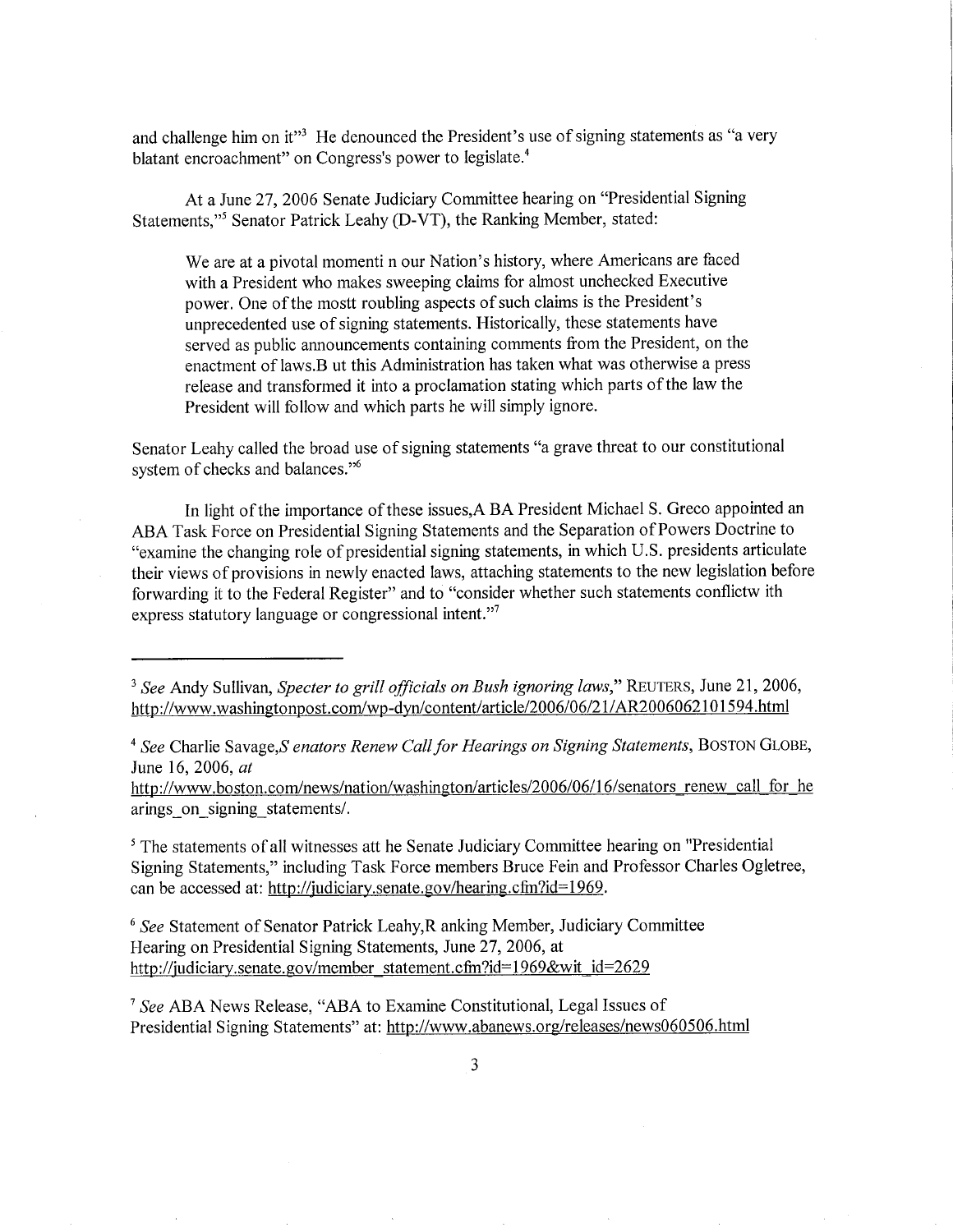In appointing the Task Force, PresidentG reco stated:

The issue to be addressed by this distinguished task force is of greatc onsequence to our constitutional system of government and its delicate system of checks and balances and separation of powers. The task force will provide an independent, non-partisan and scholarly analysis of the utility of presidential signing statements and how they comportw ith the Constitution and enacted law.

President Greco took special care to ensure that the membership of the Task Force represented a variety of diverse views and backgrounds. The Task Force members are both conservative and liberal,R epublican and Democrat, and have had substantial experience in government, the judiciary, and constitutional law. 8

While the Task Force was operating under intense time pressures, itb enefitted from the fact thatt he use of presidential signing statements has been the subject of a variety of scholarly books and articles.<sup>9</sup> In addition, the American Presidency Project, a collaboration between John Woolley and Gerhard Peters at the University of California, Santa Barbara,c ontains the signing statements of all United States Presidents since 1929,<sup>10</sup> and Joyce A. Green, a concerned and public spirited Oklahoma City lawyer, created an annotated website of all of the signing statements since 2001 in order to "provide free convenienta ccess -- for the entire world -- to the text of George W. Bush's presidential signing statements."<sup>11</sup>

The members of the Task Force reviewed a large number of reference materials and discussed and debated the issues in more than a half dozen lengthy conference calls and hundreds of emails. Every word of each recommendation was carefully considered and parsed until there

<sup>&</sup>lt;sup>8</sup> The Task Force is chaired by Neal R. Sonnett, and includes Mark D. Agrast, Hon. Mickey Edwards,B ruce Fein, Dean Harold Hongju Koh,P rofessor Charles Ogletree,P rofessor Stephen A. Saltzburg, Hon. Wiliam S. Sessions, Professor Kathleen Sullvan, Tom Susman, and Hon. Patricia M. Wald. Alan J. Rothstein serves as a Special Advisor. A short biography of each appears in an Appendix to this Report.

<sup>&</sup>lt;sup>9</sup> See, e.g., PHILLIP J. COOPER, BY ORDER OF THE PRESIDENT: THE USE AND ABUSE OF EXECUTIVE DIRECT ACTION (2002); Christopher S. Kelley, "A Comparative Look att he Constitutional Signing Statement: The Case of Bush and Clinton," Paper presented att he 61<sup>st</sup> Annual Meeting of the MidwestP olitical Science Association (April 2003), at http://mpsa.indiana.edu/conf2003papers/1031858822.pdf; Philip J. Cooper, George W. Bush, Edgar Allan Poe, and the Use and Abuse of Presidential Signing Statements, 35 PRESIDENTIAL STUD. Q. 515 (2005).

 $10$  See http://www.presidency.ucsb.edu/signingstatements.php?year=2006&Submit=DISPLAY.

 $11$  See http://www.coherentbabble.com/signingstatements/about.htm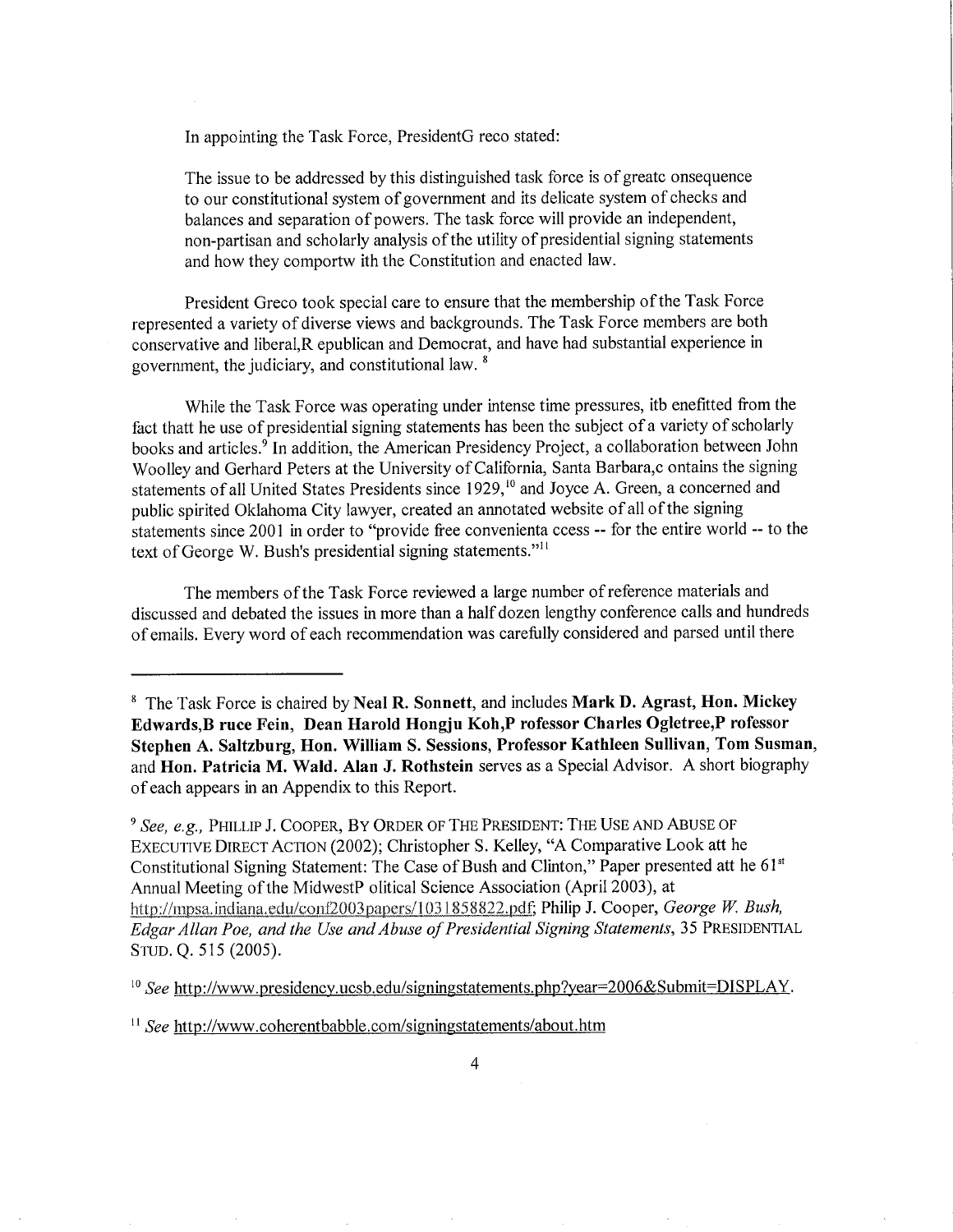was unanimous consensus by the members. Among those unanimous recommendations,t he Task Force voted to:

- $\mathbf{I}$ oppose, as contrary to the rule oflaw and our constitutional system of separation of powers, a President's issuance of signing statements to claim the authority or state the intention to disregard or decline to enforce all or part of a law he has signed, or to interpret such a law in a manner inconsistent with the clear intento f Congress;
- urge the President, if he believes that any provision of a bil pending before Congress  $\mathbf{I}$ would be unconstitutional if enacted,t 0 communicate such concerns to Congress prior to passage;
- $\mathbf{I}$ urge the President to confine any signing statements to his views regarding the meaning, purpose, and significance of bils, and to use his veto power ifhe believes thata II or part of a bill is unconstitutional;
- urge Congress to enact legislation requiring the Presidentp romptly to submit to Congress Ţ an official copy of all signing statements, and to report to Congress the reasons and legal basis for any instance in which he claims the authority, or states the intention, to disregard or decline to enforce all or parto f a law he has signed, or to interprets uch a law in a manner inconsistent with the clear intento f Congress, and to make all such submissions be available in a publicly accessible database.
- Ţ urge Congress to enact legislation enabling the President, Congress, or other entities or individuals, to seek judicial review of such signing statements to the extentc onstitutionally permissible, and urge Congress and the President to support a judicial resolution ofthe President's claim or interpretation.

Our recommendations are not intended to be, and should not be viewed aS,a n attack on the current President. His term will come to an end and he will be replaced by another President, who will, in turn, be succeeded by yeta nother.

To be sure, itw as the number and nature of the current President's signing statements which generated the formation of this Task Force and compelled our recommendations. However, those recommendations are directed not just to the sitting President, butt 0 all Chief Executives who will follow him, and they are intended to underscore the importance of the doctrine of separation of powers. They therefore represent a call to this President and to all his successors to fully respect the rule of law and our constitutional system of separation of powers.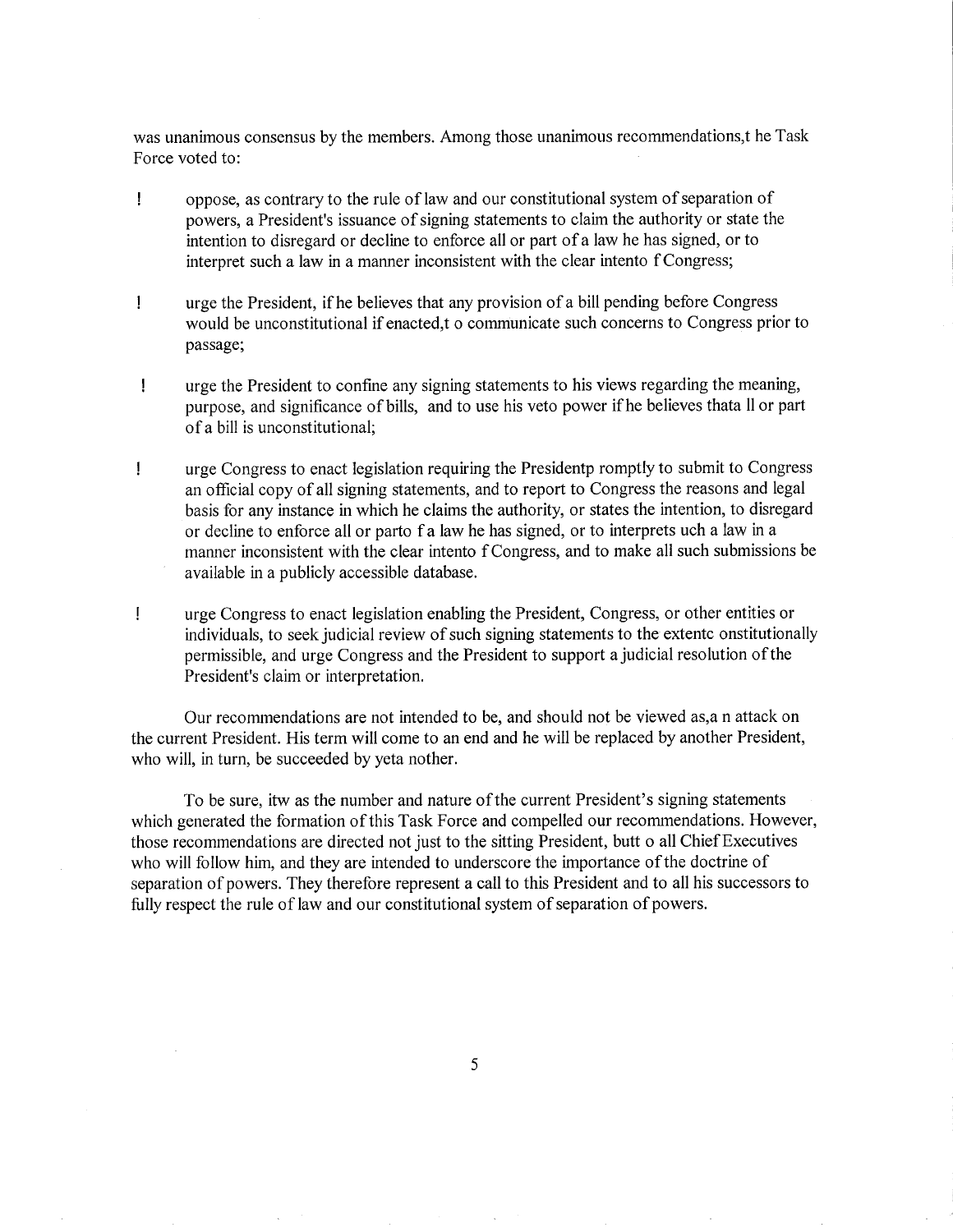# II. PRESIDENTIAL SIGNING STATEMENTS AND THE SEPARATION OF POWERS DOCTRINE

According to Professor Neil Kinkopf, signing statements have historically served "a largely inocuous and ceremonial function" to explain the President's reasons for signing a bil into law and to serve to "promote public awareness and discourse in much the same way as a veto message"12 And Professor Christopher Kelley,! n his 2003 doctoral dissertation on this issue, noted that:

. . . iti s what the president does with the signing statement thatm akes this an area of interest to those studying presidential power. The president can use the signing statement to reward constituents, mobilize public opinion toward his preferred policies or against his political opponents, decline to defend or enforce sections of the bill he finds to be constitutionally objectionable, reward political constituents by making political declarations regarding the supposed constitutional veracity of a section of a bill, and even move a section of law closer to his preferred policy.<sup>13</sup>

According to Kinkopf, "there is nothing inherently wrong with or controversial about signing statements." However, the controversy arises when "a signing statement is used not to extol the virtues of the bill being signed into law, butt o simultaneously condemn a provision of the new law as unconstitutional and announce the President's refusal to enforce the unconstitutional provision."14

Since several recent studies have concluded that the Bush Administration has used signing statements to claim the authority or state the intention to disregard or decline to enforce all or parto f a law he signed more than all of his predecessors combined,<sup>15</sup> we believe thata short history of the use of such statements will provide background, context, and perspective to this report.

 $^{14}$  Id.

 $15$  *Id.* at 3; Savage, *supra*, note 1.

 $12$  Neil Kinkopf, Signing Statements and the President's Authority to Refuse to Enforce the Law 2 (June 15, 2006), at http://www.acslaw.org/node/2965.

<sup>&</sup>lt;sup>13</sup> Christopher Kelley, *T* he Unitary Executive and the Presidential Signing Statement (2003) (unpublished Ph.D. dissertation, Miami University), at http://www.ohiolink.edu/etd/sendpd£cgi?miamil 057716977.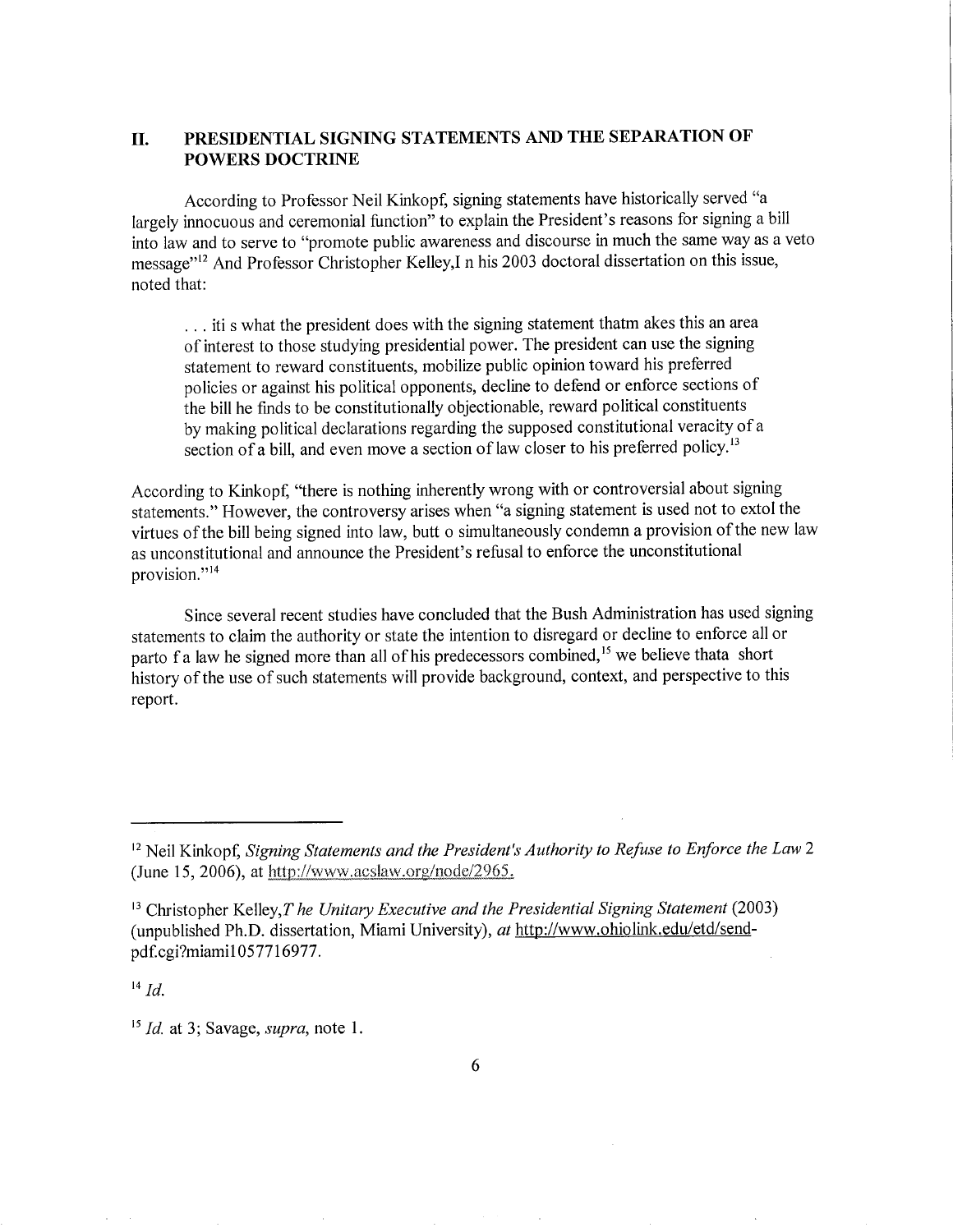#### A. A History of the Use of Signing Statements

### 1. The First Two Centuries

The Constitution says nothing about the President issuing any statement when he signs a bill presented to him. If he vetoes the bill, Article 1, §7 requires him to tell Congress what his objections are, so that Congress can reconsider the bill and accommodate him or repass itb y a two-thirds vote of both Houses in which case it becomes law without his signature.

Nonetheless Presidents have issued statements elaborating on their views of the laws they sign since the time of PresidentJ ames Monroe who, a month after he signed a bill into law which mandated reduction in the size of the army and prescribed the method by which the President should select military officers, issued a statementt hat the President, not Congress, bore the constitutional responsibility for appointing military officers.  $16$ 

In 1830, PresidentA ndrew Jackson signed an appropriations bill providing for a road from Detroit to Chicago he objected to,b uti nsisted in his signing statementt hat the road involved was not to extend beyond Michigan. The House of Representatives vigorously objected to his limitation buti n fact acceded to it. $17$ 

In 1840, PresidentJ ohn Tyler issued a signing statement disagreeing quite respectfully with certain provisions in a bil dealing with apportionment of congressional districts. As spokesman for the House, John Quincy Adams wondered why such an "extraneous document" was issued ata li and advised thatt he signing statement should "be regarded in no other lightt han a defacement of the public records and archives."18

No signing statements announcing a President's intent not to comply with a law were issued until 70 years after the Constitution was ratified. Although after the Jackson and Tyler contretemps, Presidents seemed to shy away from statements denouncing provisions in bils they signed, the practice of identifying their differences with the Congress continued throughoutt he  $19<sup>th</sup>$  century.<sup>19</sup> There is, additionally, at least one example of a  $19<sup>th</sup>$  century signing statement by

 $17$  *Id.* at 5-6.

 $18$  *Id.* at 5.

<sup>19</sup> Id. The practice was recognized by the Supreme Court in La Abra Silver Mining Co. v. United States, 175 U.S. 423, 454 (1899). Butt he characterization in the 1994 Office of Legal Counsel memorandum authorized by Walter Dellinger on Presidential Authority to Decline to Execute Unconstitutional Statutes (hereafter Dellinger Declination Memorandum), at http://www.usdoj.gov/olc/nonexcut.htm (pagination according to the printed version), of a

<sup>&</sup>lt;sup>16</sup> Kelley, *supra* note 9, at 5.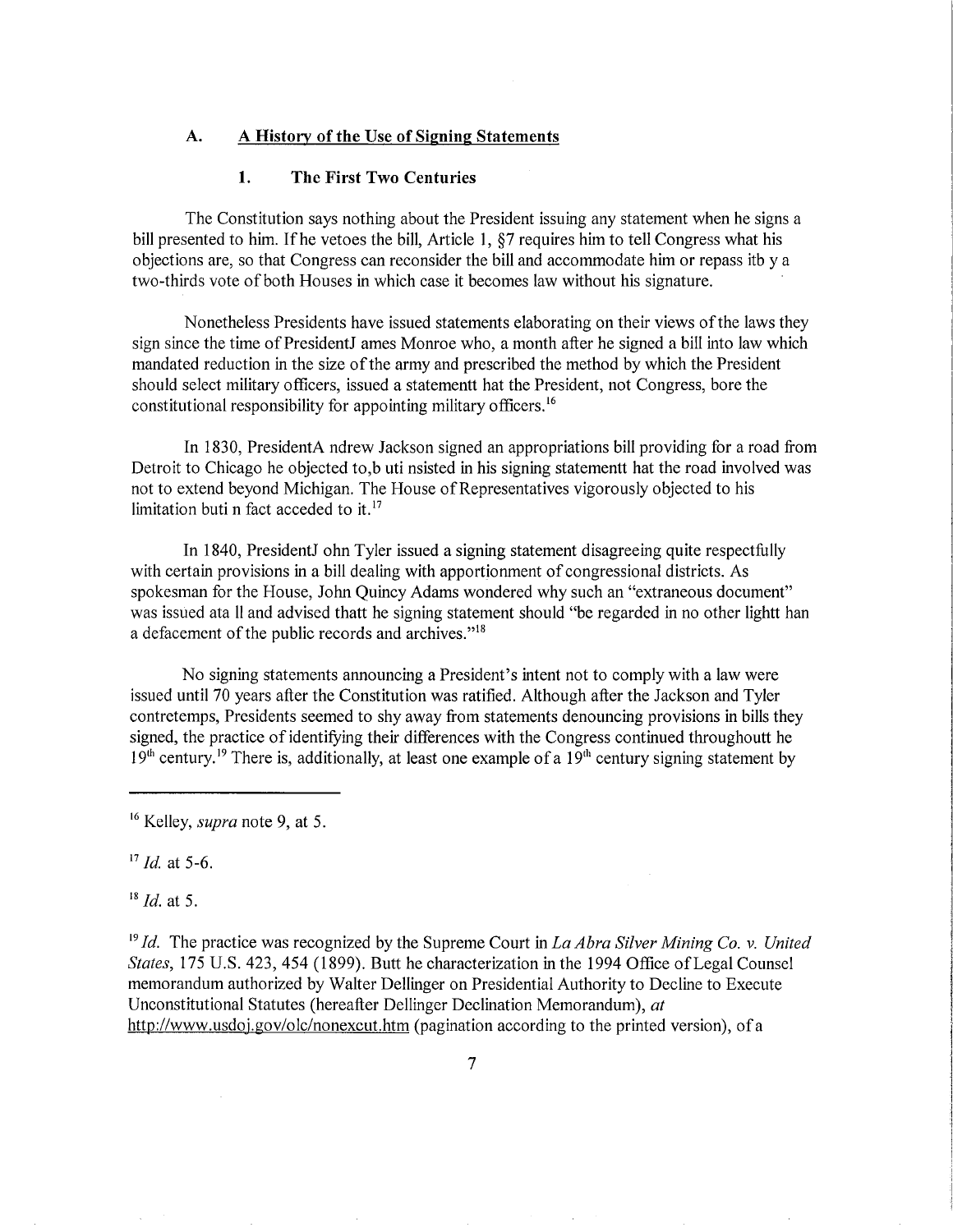President Ulysses S. Grant that "interpreted" a bil in a way that would overcome the Presidential constitutional concern, a technique that would frequently be employed by later  $20<sup>th</sup>$  century Presidents to mold legislation to fit their own constitutional and statutory preferences.A n appropriation bill had prescribed the closing of certain consular and diplomatic offices. President Grant thought it" an invasion ofthe constitutional prerogatives and duty of the Executive" and said he would accordingly construe ita s intending merely "to fix a time at which the compensation of certain diplomatic and consular officers shall cease and not to invade the constitutional rights of the Executive. $v_{20}$ 

This pattern continued basically into the first 80 years of the  $20<sup>th</sup>$  century. President Theodore Rooseveltp roclaimed his intention in 1909 to ignore a restriction on his power to establish volunteer commissions in a signing statement; President Woodrow Wilson advised in a signing statement that executing a particular provision would result in violation of 32 treaties which he refused to do; and in 1943 PresidentF ranklin Roosevelt vehemently lashed back at a rider in an appropriation bil which barred compensation to three governmente mployees deemed "subversive" by the Congress. Roosevelt" place<sup>[d]</sup> on record my view thatt his provision is not only unwise and discriminatory, butu nconstitutional" and was thus not binding on the Executive or Judicial branches. This signing statement was later cited by the Supreme Courti n United States v. L ovett,<sup>21</sup> where it held the law unconstitutional. Roosevelt indicated he would enforce the law but thatw hen the employees sued, he would instructt he Attorney General to side with them and attack the statute,w hich he did. Congress had to appoint a special counsel to defend it, unsuccessfully.<sup>22</sup>

"consistent and substantial executive practice" of Presidential noncompliance with provisions in signed bills has been challenged by some commentators. See William C. Banks, Still the Imperial Presidency, 2 JURIST BOOKS-ON-LAW BOOK REvs, NO.3 (March 1999), reviewing CHRISTOPHER N. MAY, PRESIDENTIAL DEFIANCE OF "UNCONSTITUTIONAL" LAWS: REVIVING THE ROYAL PREROGATIVE (1998), at http://jurist.law.pitt.edu/lawbooks/revmar99.htm#Banks. An earlier 1993 Dellinger memorandum on the Legal Significance of Presidential Signing Statements (hereafter Dellinger Signing Memorandum), at http://www.usdoj.gov/olc/signing.htm (pagination according to the printed version), lists Presidents Jackson, Tyler, Lincoln and Johnson as issuing signing statements dealing with constitutional objections to bils they signed. These statements in the main noted the Presidents' objections and urged Congress to address them (which it often did). Buts ome, however,s uch as Jackson's road limitation, were read by Congress as signifying an intent not to follow the law and, in Jackson's case, labeled an "item veto."

20 Dellinger Signing Memorandum, at 5.

21238 U.S. 303 (1946).

22 Kelley, supra note 9, at 7-8.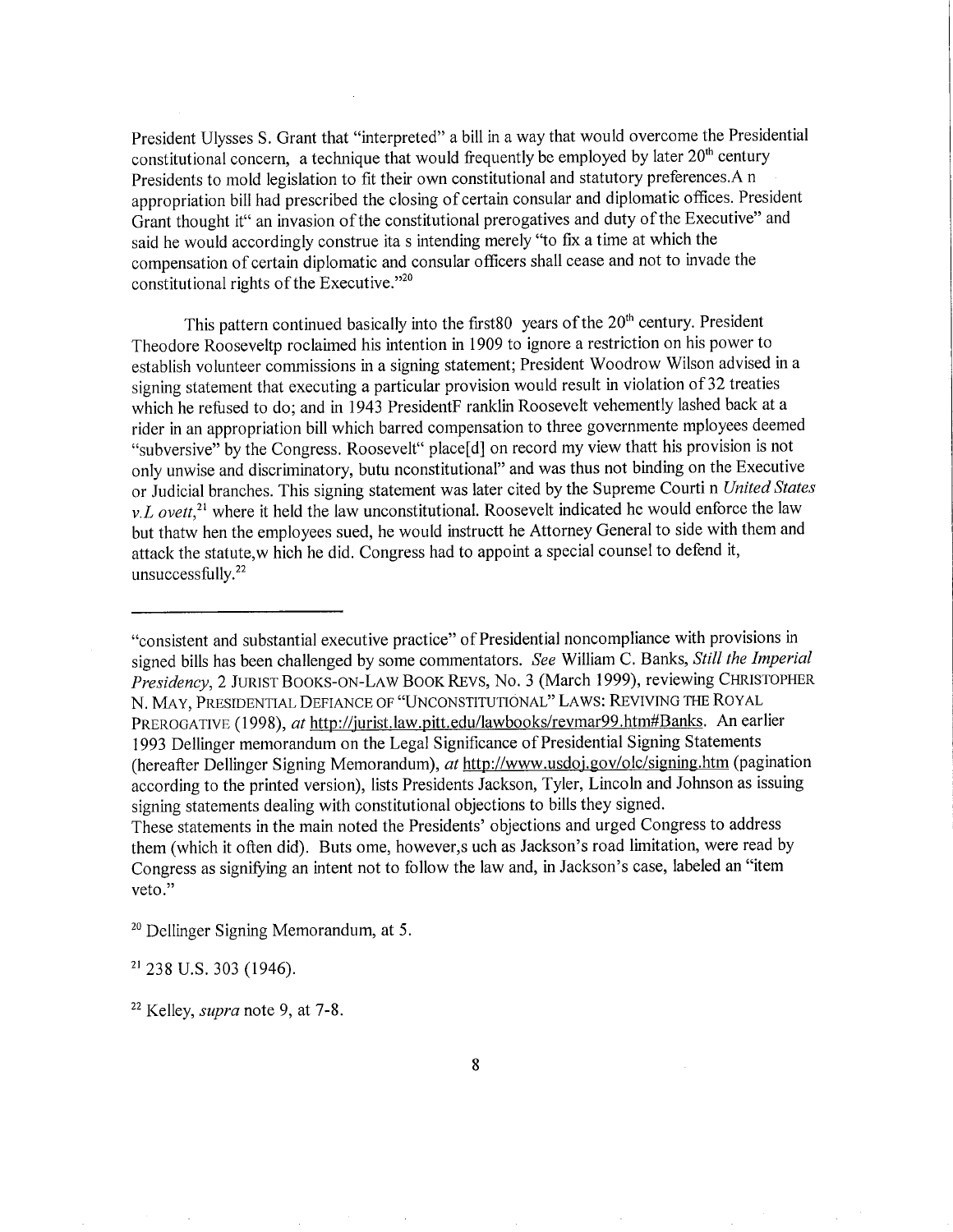President Roosevelt also employed the "constitutional avoidance" technique pioneered by President Grant of interpreting a controversial provision so as nott o raise constitutional concerns. When he issued a signing statement for the Emergency Price Control Act of 1942,h e objected to certain "protectionist measures for farmers," butc ontinued that "nothing contained therein... can be construed as a limitation on existing powers of government agencies such as the Commodity CreditC orporation to make sales of agricultural commodities in the normal conduct of their operations." Either Congress should remove the provision or he would treat ita s a nullty. Congress removed it.<sup>23</sup> President Truman followed suit in a signing statementr egarding a provision in a 1951 appropriations act, saying: "I do not regard this provision as a directive, which would be unconstitutional, but instead as an authorization  $\ldots$ . ...,<sup>324</sup> And in signing the Portal to Portal Act, President Truman took the then unusual step of defining the term "compensable labor" in a way so as to benefitt he interests of organized labor, an interpretation later accepted by the courts.25

Presaging the formulaic signing statements of the current era refusing to follow laws mandating intellgence disclosures, PresidentDw ight Eisenhower in 1959 signed the Mutual Security Act,b uts tated, "I have signed this bill on the express promise that the three amendments relating to disclosure are not intended to alter and cannota lter the Constitutional duty and power of the Executive with respect to the disclosure of information, documents and other materials. Indeed any other construction of these amendments would raise grave constitutional questions under the historic Separation of Powers Doctrine."26

President Nixon in turn objected to a 1971 military authorization bill which seta date for withdrawal of U.S. forces from Indochina as being "without binding force or effect."<sup>27</sup> And prior to the Supreme Court's 1983 decision in INS v.C hadha,<sup>28</sup> invalidating the legislative veto, Presidents Eisenhower, Nixon, Ford and Carter objected to variations of those vetoes in signing statements and said they would not abide by them. Presidents John F. Kennedy and Lyndon Johnson construed such legislative vetoes as "request[s] for information."<sup>29</sup>

<sup>26</sup> Dellinger Signing Memorandum, Appendix at 6.

 $^{27}$  Id.

 $28$  462 U.S. 919 (1983). In its opinion the Supreme Court noted that eleven Presidents had indicated in signing statements and otherwise thatt he legislative veto was unconstitutionaL.

<sup>29</sup> Dellinger Signing Memorandum, Appendix, at 6; Dellinger Declination Memorandum,

 $^{23}$  Kelley, *supra* note 9, at 7; Dellinger Signing Memorandum, Appendix, at 6.

<sup>&</sup>lt;sup>24</sup> Dellinger Signing Memorandum, Appendix, at 6.

 $25$  Kelley, *supra* note 9, at 4.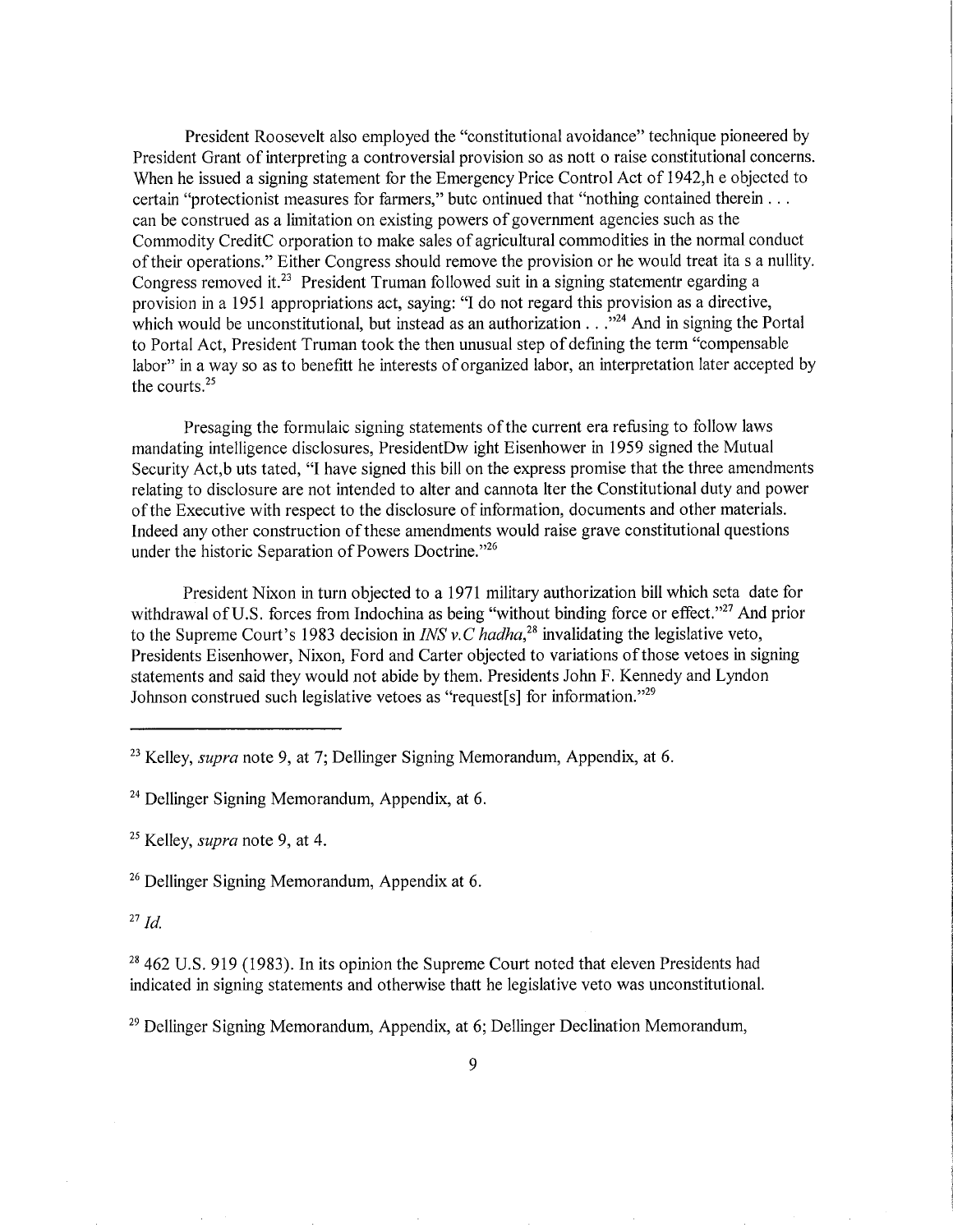As a general matter, President Jimy Carter made greater use than his predecessors of signing statements, refusing, as President Grant had done before him, to follow the mandate of Congress to close certain consular posts and indicating his intent to construe the provision as only "precatory."<sup>30</sup> He also issued a statement accompanying his signing of a 1978 appropriations act which contained a provision forbidding use of funds to implementh is amnesty program for Vietnam draft resisters; he maintained that the provision was a bil of attainder, denied due process and interfered with the President's constitutional pardoning power. He then proceeded in defiance ofthe law to use funds to process reentry visas for the Vietnam resisters and when critics sued the governmentt 0 enforce the law his administration successfully defended his actions on the ground that the challengers had no standing to sue.<sup>31</sup>

#### 2. The Reagan, Bush I and Clinton Years

The Administration of President Ronald Reagan is credited by many commentators as a period in which the use of signing statements escalated both quantitatively and qualitatively. The firsto bservation is only moderately accurate; the second is quite true.F or the first time,s igning statements were viewed as a strategic weapon in a campaign to influence the way legislation was interpreted by the courts and Executive agencies as well as their more traditional use to preserve Presidential prerogatives.<sup>32</sup> President Reagan's Attorney General Edwin Meese secured an agreement from WestP ublishing Company to include signing statements along with traditional legislative history in the United States Code Congressional and Administrative News for easy availability by courts and implementing officials. $33$ 

Appendix, at6.

<sup>32</sup> Now Supreme Court Justice Samuel Alito wrote a memorandum while in the Office of Legal Counsel in 1986 counseling some modest experimentation with signing statements construing "ambiguous" statutory terms butr ecommended avoiding interpretive conflicts with Congress where the meaning of the law was clear. See Samuel A. Alito, Jr., Using Presidential Signing Statement to Make Fuller Use of the President's Constitutionally Assigned Role in the Process of Enacting Law (Feb. 5, 1986) (Office of Legal Counsel memorandum), at http://www.archives.gov/news/samuel-alito/accession-060-89-269/Acc060-89-269-box6-SG-LSWG-AlitotoLSWG-Feb 1986.pdf

<sup>33</sup> Kelley, *supra* note 9, at 8-9.

<sup>&</sup>lt;sup>30</sup> Dellinger Signing Memorandum, Appendix, at 6.

 $31$  Kelley, *supra* note 9, at 3. Professor May contends thato f the 101 statutory provisions challenged by Presidents through 1981, the Presidenta ctually "disregarded" only 12; of those 12, seven occurred between 1974 and 1981. President Carter accounted for five of those. Banks, supra.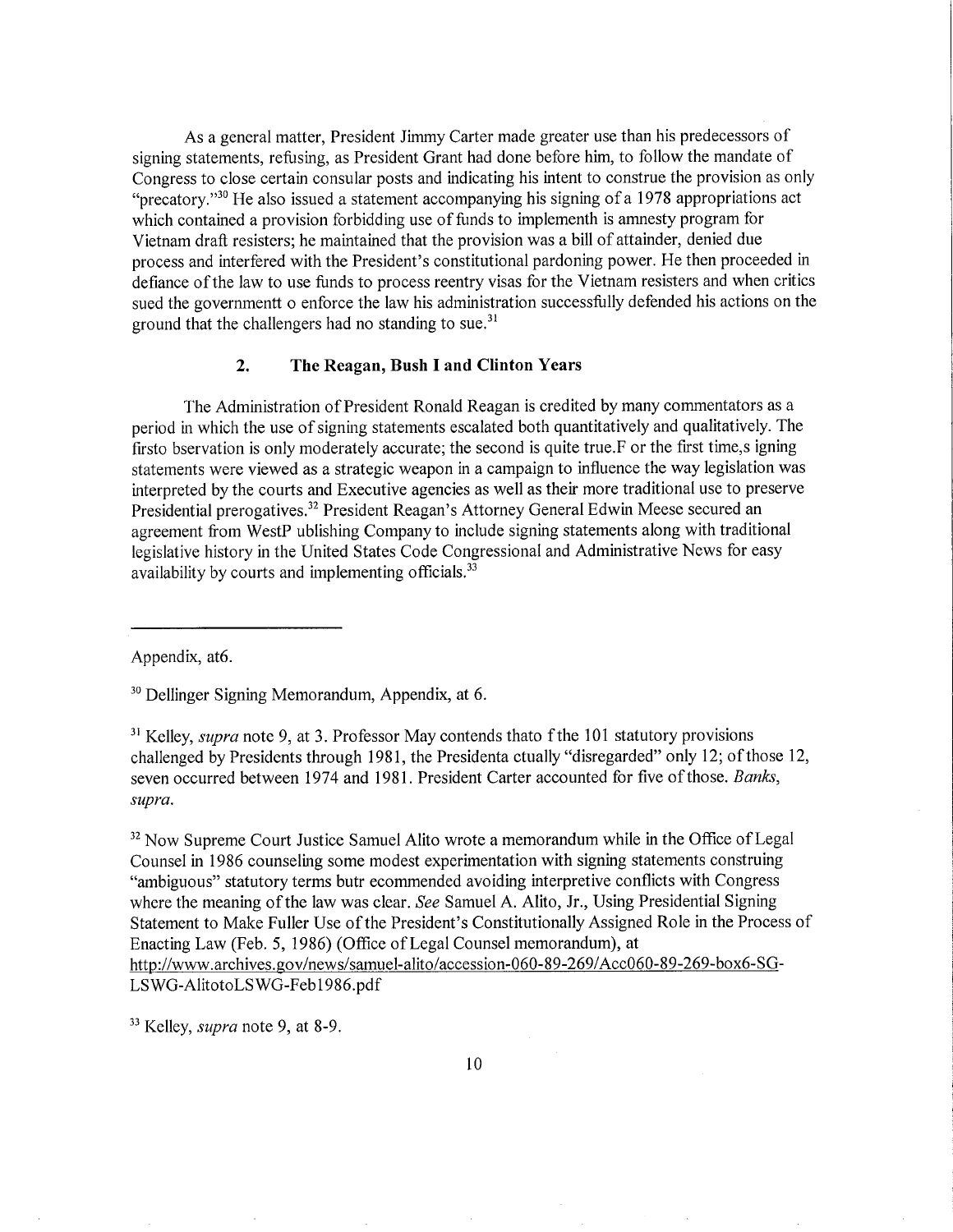President Reagan succeeded in having his signing statements cited in several Supreme Court cases which upheld his Presidential powers against challenges by the Comptroller General in Bowsher v. Synar,<sup>34</sup> involving deficits pending limits and in the final denouement of the legislative veto in the *Chadha* case.<sup>35</sup> In his statementa ccompanying the signing of the Competition in Contracting Act in 1984, he had refused to abide by the provision which allowed the Comptroller General to sequester money in the evento f a challenge to a government contract. His nonenforcement was challenged by a losing bidder, and the courts found the Act constitutionaL. His continued refusal to obey the court order resulted in a judicial tongue lashing and Congressional threats to eliminate funding, whereupon he changed course.<sup>36</sup>

Two of the mosta ggressive uses of the signing statementb y President Reagan to control statutory implementation occurred in the Immigration Reform and Control Acto f 1986 in which Congress legislated thata "brief, casual and imminenta bsence" of a deportable alien from the United States would not terminate the required "continuous physical presence" required for an alien's eligibility for legalized status. PresidentR eagan announced in the signing statement, however, that an alien would be required to apply to the INS before any such brief or casual absence, a requirement totally absentf rom the bilL. He also reinterpreted the Safe Drinking Water Act so as nott o make several of its provisions mandatory.<sup>37</sup>

President George Herbert Walker Bush ("PresidentB ush I") overtook President Reagan in the number of signing statement challenges to provisions in laws presented to him-232 in his four years in office compared to 71 in the two-term Reagan Administration.<sup>38</sup> A third of President Bush I's constitutional challenges were in the foreign policy field. An Office of Legal Counsel opinion prepared for the President listed 10 types of legislative encroachments on Presidential prerogatives and urged they be countered in signing statements.<sup>39</sup>

36 Kelley, supra note 9, at 8-9.

 $37$  Marc V. Garber and Kurt A. Williams, *Presidential Signing Statement as Interpretation of* Legislative Intent: An Executive Aggrandizement ofP ower, 24 Harv. J. on Legis. 363 (1987), at 2 and n.14.

38 Kelley, supra note 9, at 10.

 $39$  Id.

 $34$  Kelley, *supra* note 9, at 8; *Bowsher v. Synar*, 478 U.S. 717, 719 n.1 (1986).

 $35$  INS v. Chadha, 462 U.S. 919 (1983) n.13. Though noti nvolving a signing statement the Reagan push to influence legislative interpretation received a boostf rom the Supreme Court's decision in *Chevron U.S.A. Inc. v. NRDC*, 462 U.S. 919 (1983), which ruled that unless the text or Congressional intent was clear, any "permissible," aka reasonable, interpretation by the agency of statutory language would prevail even if the court's own interpretation might be different.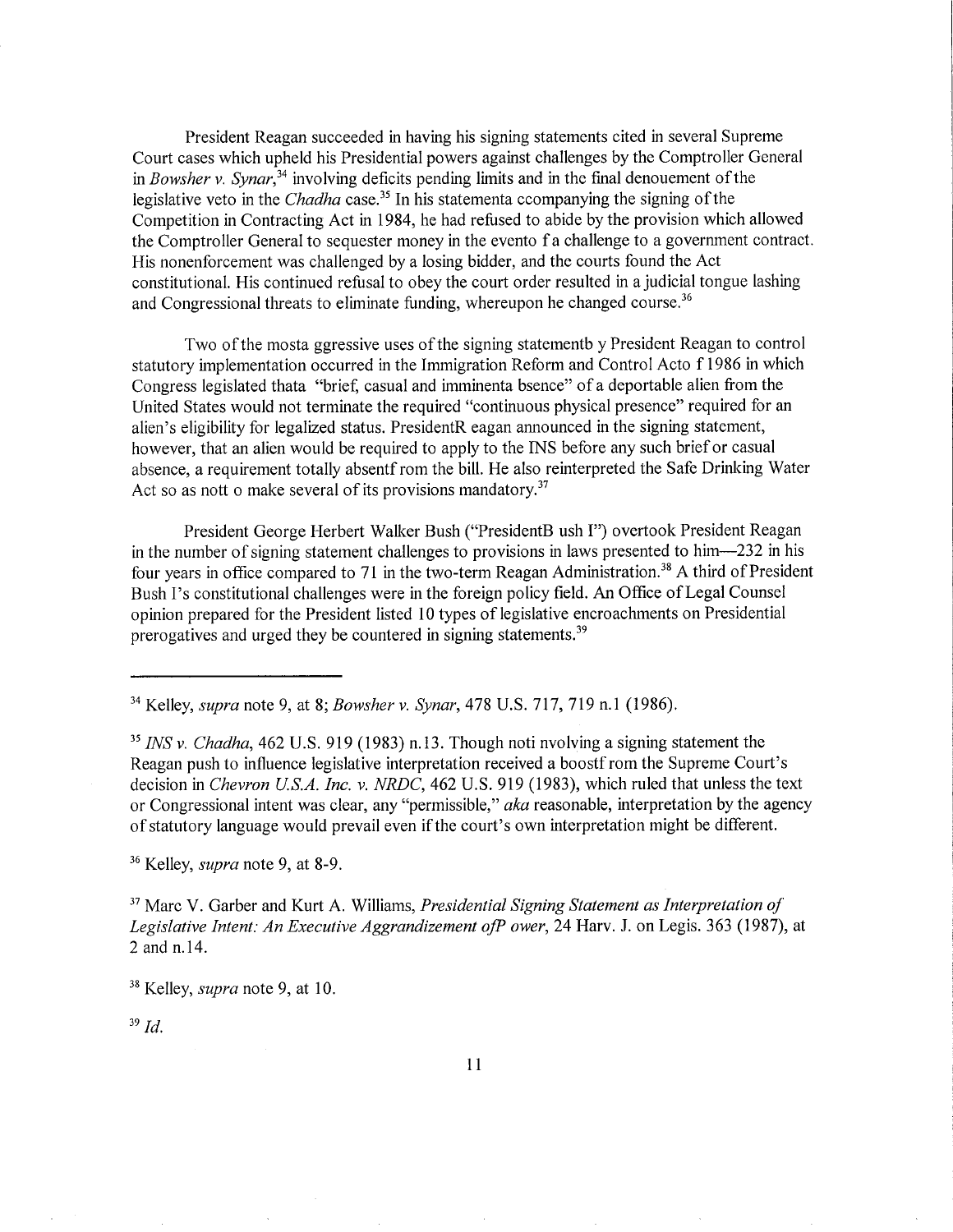He responded forcefully to his perception of such threats in laws, both great and smalL. The Dayton Aviation Heritage and Preservation Acto f 1992, for example, directed the Secretary of the Interior to make appointments to a commission which would exercise Executive power though the appointees were not confirmed as Executive branch officers. Appraising this as an affont to Presidential power under the Appointments Clause, President Bush I refused to appoint anyone until Congress changed the law. He acted similarly with respectt 0 nominations under the National and Community Services Act which had designated the Speaker and Senate Majority Leader to make appointments.<sup>40</sup>

President Bush I advanced the Reagan interpretive agenda further in two instances in which his administration firsta rranged to have colloquies inserted into the congressional debates and then in signing statements relied on those colloquies to interpret statutory provisions despite stronger legislative evidence in favor of contrary interpretation. The first case involved a foreign affairs appropriations bil in which the Congress had forbidden sale of arms to a foreign government to further a foreign policy objective of the United States which the United States could nota dvance directly. Stating first that he intended to construe "any constitutionally doubtful provisions in accordance with the requirements of the Constitution," PresidentB ush I said he would restrict the scope of the ban to the kind of "*quid pro quo*" exchange discussed in a specific colloquy his administration had arranged with Congressional alles rather than credit the broader range of transactions clearly contemplated by the textual definition which included deals for arms "in exchange for" furthering of a U.S. objective. "My decision to sign this bil," he said in the statement, "is predicated on these understandings" of the relevant section, referring to the colloquy.41

In the 1991 Civil Rights Act,a piece of legislation President Bush I could not afford politically to veto, Congress said quite clearly thati tw ished to return to an interpretation of what constituted "disparate impact" for Title VII discrimination purposes that existed prior to the Supreme Court's cutback in the *Ward's Cove* case.<sup>42</sup> The President's signing statement, however, labeled by one commentator as the mostc ontroversial signing statemento fhis term, again relied on a colloquy inserted in the record of the congressional debate and concluded thatt he Act "codifies" rather than "overrules" Ward's Cove. $43$ 

A look att he Clinton record ofthe use of the presidential signing statements hows that President Clinton used the constitutional signing statementl ess in his two terms than did his

<sup>43</sup> Kelley, *supra* note 9, at 14-16.

 $40$  Kelley, *supra* note 9, at 11-12.

<sup>41</sup> Kelley, supra note 9, at 12-14.

 $42$  Ward's Cove Packing Co. v. Antonio, 490 U.S. 642 (1989).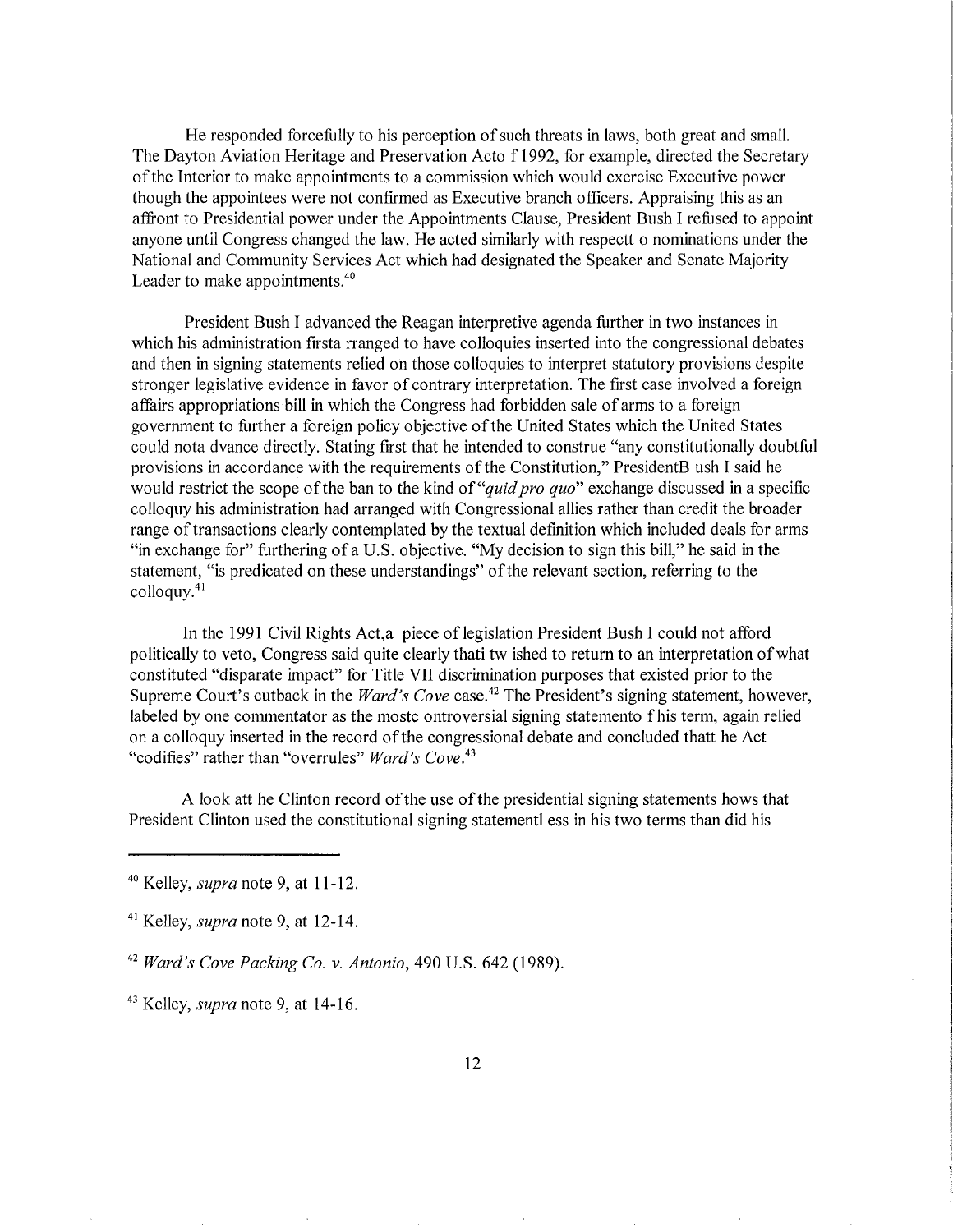predecessor in one (105 to 146),b uts till more than the Reagan administration (105 to 71).<sup>44</sup> For the Clinton Administration, "the signing statement was an important cornerstone of presidential power, as outlined by Walter Dellinger in his 1993 OLC memo.! t would become particularly important after the 1994 mid-term elections when the Congress became Republican and more polarized."45

In a 1993 memorandum, the then head of OLC, later acting Solicitor General Walter Dellinger,j ustified on historical and constitutional bases, a President's refusal to follow a law that is "unconstitutional" on its face. In a second memorandum in 1994 to White House Counsel Abner Mikva, he said the President had an "enhanced responsibilty to resistu nconstitutional provisions that encroach upon the constitutional power of the Presidency." But he cautioned:

As a general matter, if the President believes that the Court would sustain a particular provision as constitutional, the President should execute the statute, notwithstanding his own beliefs aboutt he constitutional issue. If, however, the President, exercising his independent judgment, determines both that a provision would violate the Constitution and thati ti s probable that the Courtw ould agree with him, the Presidenth as the authority to decline to execute the statute.

(IJn deciding whether to enforce a statute the President should be guided by a careful weighing of the effect of compliance with the provision on the constitutional rights of affected individuals and on the executive branch's constitutional authority. Also relevanti s the likelihood that compliance or noncompliance will permitj udicial resolution of the issue.<sup>46</sup>

Over half of President Clinton's constitutionally related signing statements were in the realm of foreign policy. In the 1996 National Defense Authorization Act, which followed his prior veto of a provision requiring discharge of HI V positive service members, the same provision resurfaced. This time Clinton declared in the signing statementt hat the provision was unconstitutional and instructed his Attorney General not to defend the law if it were challenged.

However, President Clinton's advisors made it clear that, if the law were not struck down, the President would have no choice but to enforce it. At a White House briefing on February 9, 1996,47 White House Counsel Jack Quinn explained that "in circumstances where you don't have

 $45$  *Id.* at 23.

46 Dellinger Declination Memorandum.

 $47$  See Special White House Briefing on Provision in the FY1996 Defense Authorization Bill Relating to HIV-positive Armed Services Members, February 9, 1996, Federal News Service,

 $44$  *Id.* at 19.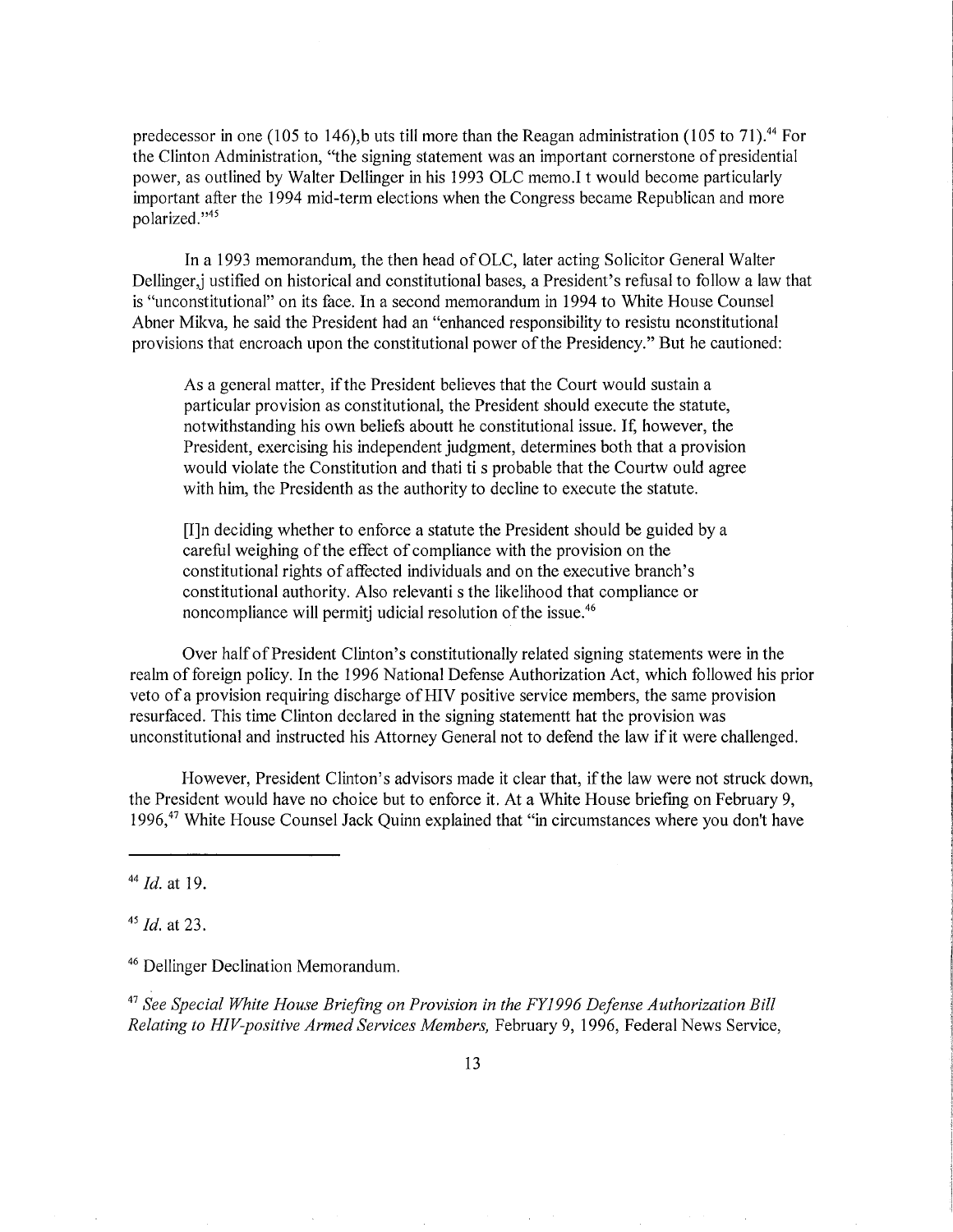the benefit of such a prior judicial holding, it's appropriate and necessary to enforce it. . ." AssistantA ttorney General Walter Dellinger added:

When the president's obligation to execute laws enacted by Congress is in tension with his responsibilty to acti n accordance to the Constitution, questions arise that really go to the very heart of the system, and the presidentc an decline to comply with the law, in our view, only where there is a judgment thatt he Supreme Court has resolved the issue.

Id. Congress subsequently repealed the provision before any courte hallenge was mounted.<sup>48</sup>

In another 1995 appropriations act, the President took aim att he GovernmentP rinting Office's attempts to control Executive branch printing through a provision that" no funds appropriated may be expended for procurement of any printing of government publications unless through the GPO." Clinton instructed his subordinates to disregard the provision and his defiant stance was never putt o the test.<sup>49</sup> Clinton followed his predecessors in repudiating and refusing to enforce the series of legislative vetoes declared ilegal in 1984 by the Supreme Court that Congress nevertheless continued to attach to legislation.<sup>50</sup> Clinton issued signing statements objecting to 140 constitutional incursions on his Presidential authority.<sup>51</sup>

## 3. The Bush II Era

From the inception of the Republic until 2000, Presidents produced signing statements containing fewer than 600 challenges to the bils they signed. According to the mostr ecent update, in his one-and-a-half terms so far, President George W. Bush (Bush II) has produced more than  $800.^{52}$ 

r

48 Kelley, supra note 9, at 19.

 $49$  *Id.* at 20-21.

<sup>51</sup> Savage, *supra*, note 1.

 $52$  It is important to understand thatt hese numbers refer to the number of challenges to provisions

available on Lexis-Nexis. See also, A lison Mitchell, President Finds a Way to Fight Mandate to Oust H.I.V. Troops, NEW YORK TIMES, February 10, 1996 (Clinton "once signing the overall legislation, would have no choice but to enforce the law, in the absence of a courtr uling against it").

<sup>&</sup>lt;sup>50</sup> Neil Kinkopf, Signing Statements and the President's Authority to Refuse to Enforce the Law (2006), 3-4, at http://www.acslaw.org/fies/kinkopf-S igning%20statements%20and %20President' s%20Authority. pdf